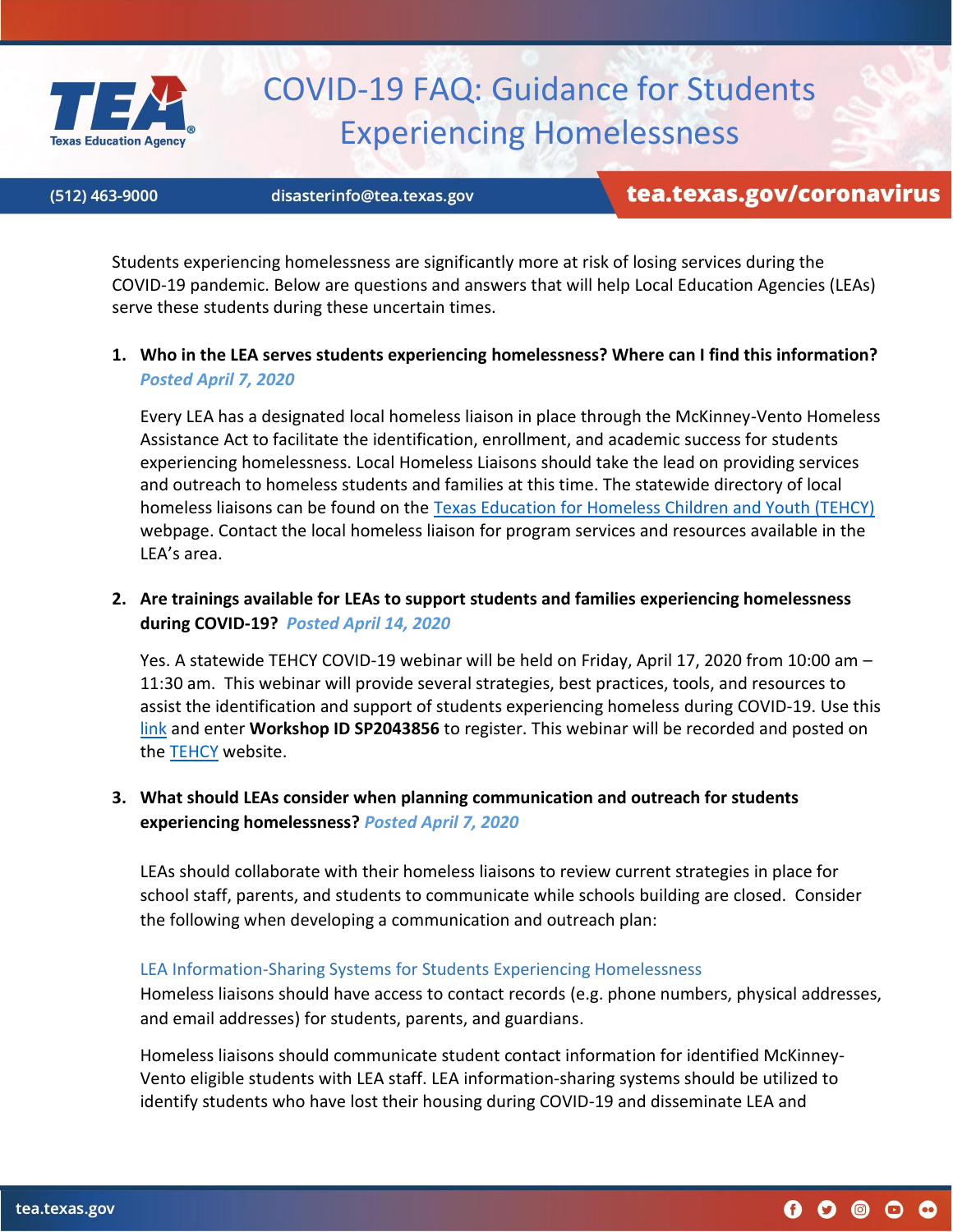homeless education program information and resources.



Homeless Liaisons should consider LEA approved social media channels (e.g. Facebook, Twitter, Instagram, etc.) and non-traditional methods of communication (e.g. LEA hotline, Google Voice, meal and technology distributions, etc.) to connect and share LEA homeless education program information, services, and resources with students, parents, and guardians.

#### Update your LEA webpage to include the following:

- Homeless Liaison contact information
- Program services available to students and families and how to access them
- McKinney-Vento Posters (digital format can be accessed on the [TEHCY COVID-19 Resource](https://www.theotx.org/covid-19/) page)
- LEA and community resources

#### Information-Sharing Systems - LEA Instructional Continuity Planning

Homeless liaisons should be included in LEA Instructional Continuity planning meetings, trainings, and follow-up communications. Information-sharing systems should be in place between LEA staff and homeless liaisons to communicate any at-home curriculum resources, supports, progress monitoring, challenges, and barriers specific to students experiencing homelessness.



Information-sharing systems should also be utilized to identify students who are most at-risk academically (e.g. unaccompanied youth, students dually identified for other special programs or services, etc.).

#### Family Educational Rights and Privacy Act FERPA

Ensure LEA policies regarding privacy and sharing of personal information of students and families experiencing homelessness are in place and have been provided to all LEA staff. For more information please visit: [FERPA FAQ](https://www2.ed.gov/policy/gen/guid/fpco/ferpa/index.html)

**4. How can LEAs collaborate with their homeless liaison to ensure that the unique needs of students experiencing homelessness are being addressed in their instructional continuity plan?**  *Posted April 7, 2020*

LEAs, in collaboration with their homeless liaison, should determine what services and supports will be provided when: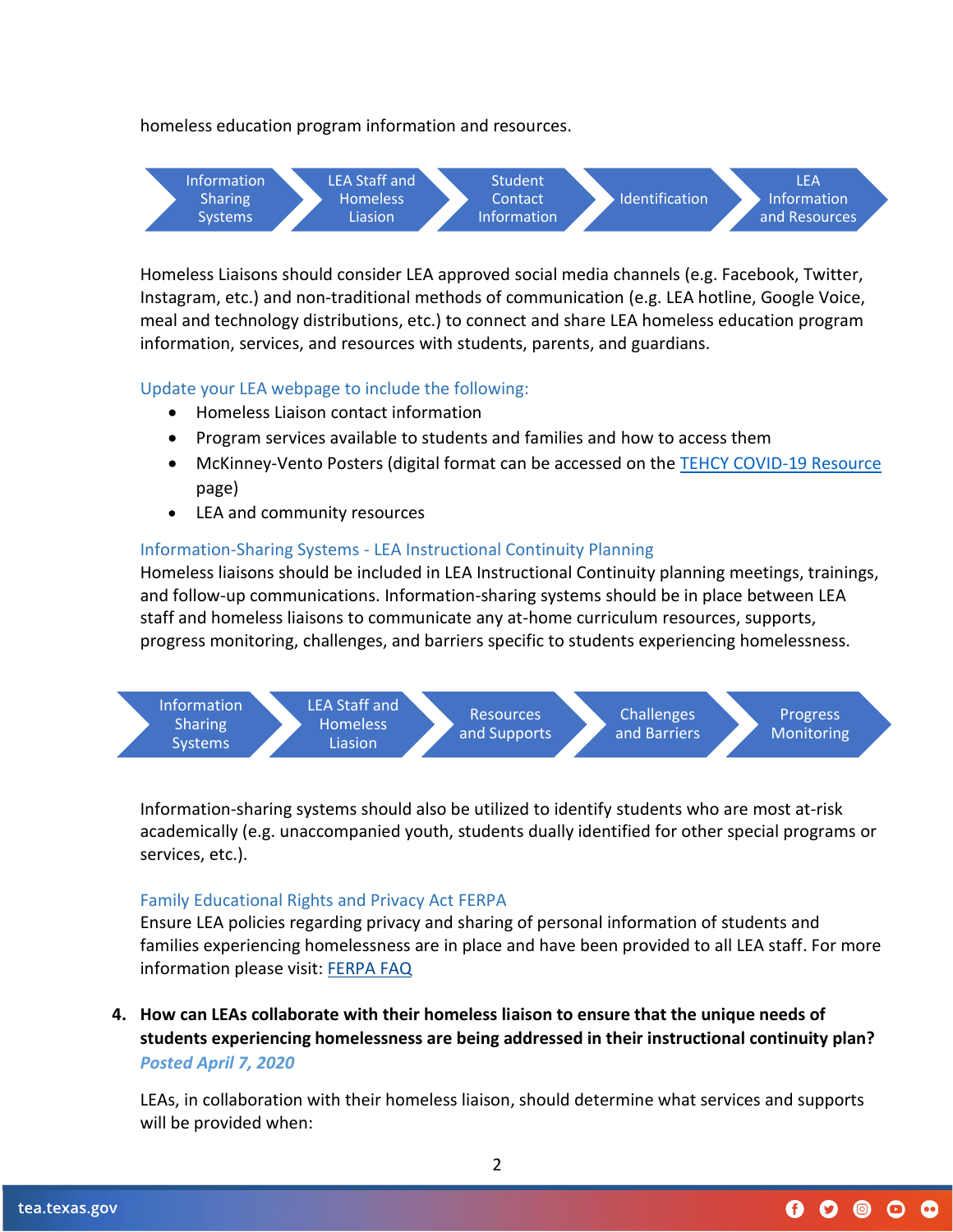- Teachers cannot contact students, parents, or guardians
- Students, parents, or guardians were unable to complete landscape surveys
- Internet access is limited
- Students do not have access to instructional devices, materials, or coursework packets
- Technology support is needed
- Housing instability may impede instructional continuity services and supports
- Instructional gaps are identified

Possible solutions to consider:

- Provide the designated campus contact a list of identified McKinney-Vento students
- Organize coursework packets and supplies
- Give flexible coursework deadlines
- Collaborate with school staff (counselors, social workers, coaches, etc.) to check in with students, parents, or guardians

#### **5. What can LEAs do to support students living in shelters?** *Posted April 7, 2020*

LEAs, in collaboration with their homeless liaison, should develop information-sharing systems with shelter staff to assist in the following:

- Completion of Student Residency Questionnaire (SRQ)
- Date of entry and exit from shelter
- LEA Technology paperwork, distribution sites, and hours
- Current or updated contact information
- Student and family updates, concerns, and academic and basic needs
- LEA meal site information

LEAs, in collaboration with shelter staff, should ensure safety protocols are established for dissemination of technology, packet coursework, food, and other supplies. Students experiencing homelessness can remain in their school of origin.

## **6. What can LEAs do to support students who are living in a doubled-up situation?** *Posted April 7, 2020*

Student and families in a doubled-up living situation are often the most difficult to identify. LEAs, in collaboration with their homeless liaison, should provide online McKinney-Vento training, tools, and strategies for teachers, counselors, social workers, and other staff to assist with identification and support of students and families living in a doubled-up situation.

The Homeless Liaison should develop a tool for teachers, counselors, social workers, and other staff to assess the following:

 $0 0 0 0 0$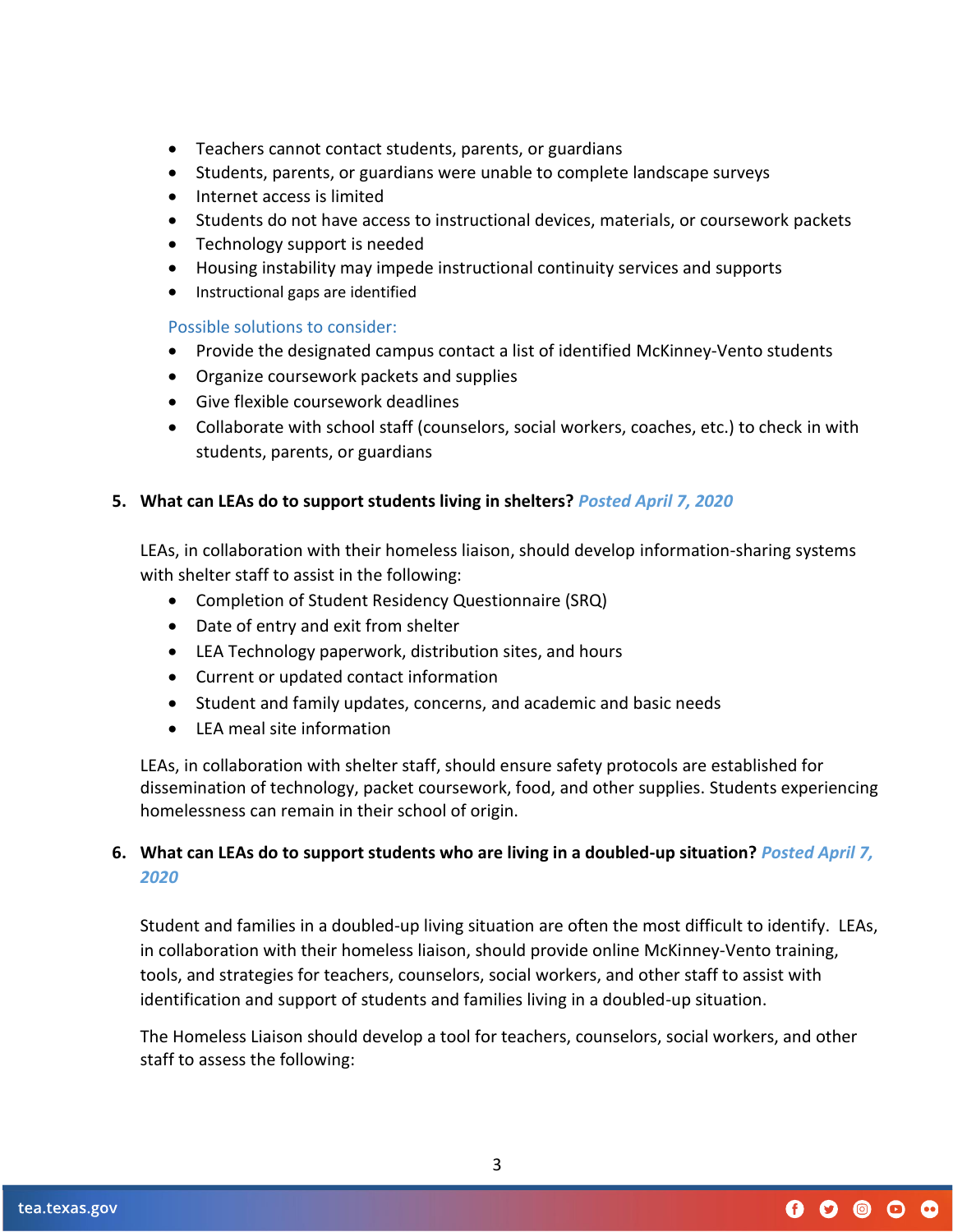

Collaborate with school staff (teachers, counselors, social workers, etc.) and community partners to check in with students and families who have a history of high mobility or have indicated they may have to move soon. Inform parents and guardians that their students can remain in their school of origin.

#### **7. What can LEAs do to support students living in hotels/motels?** *Posted April 7, 2020*

LEAs, in collaboration with their homeless liaison, should disseminate LEA and homeless education program information and resources to hotel/motel staff. Students and families who live in hotels/motels are often the hardest families with which to maintain communication.

Families who are currently residing in hotels/motels are more at-risk for high mobility due to the COVID-19 pandemic. Establishing strong communication channels and information-sharing systems with community partners, school, and hotel/motel staff are needed to mitigate high mobility of student and families residing in hotel/motels.

LEAs should collaborate with community partners to disseminate LEA and LEA homeless education program information and supplies. Inform parents and guardians that their students can remain in their school of origin.

The Homeless Liaison should develop a tool for teachers, counselors, social workers, and other staff to assess the following:

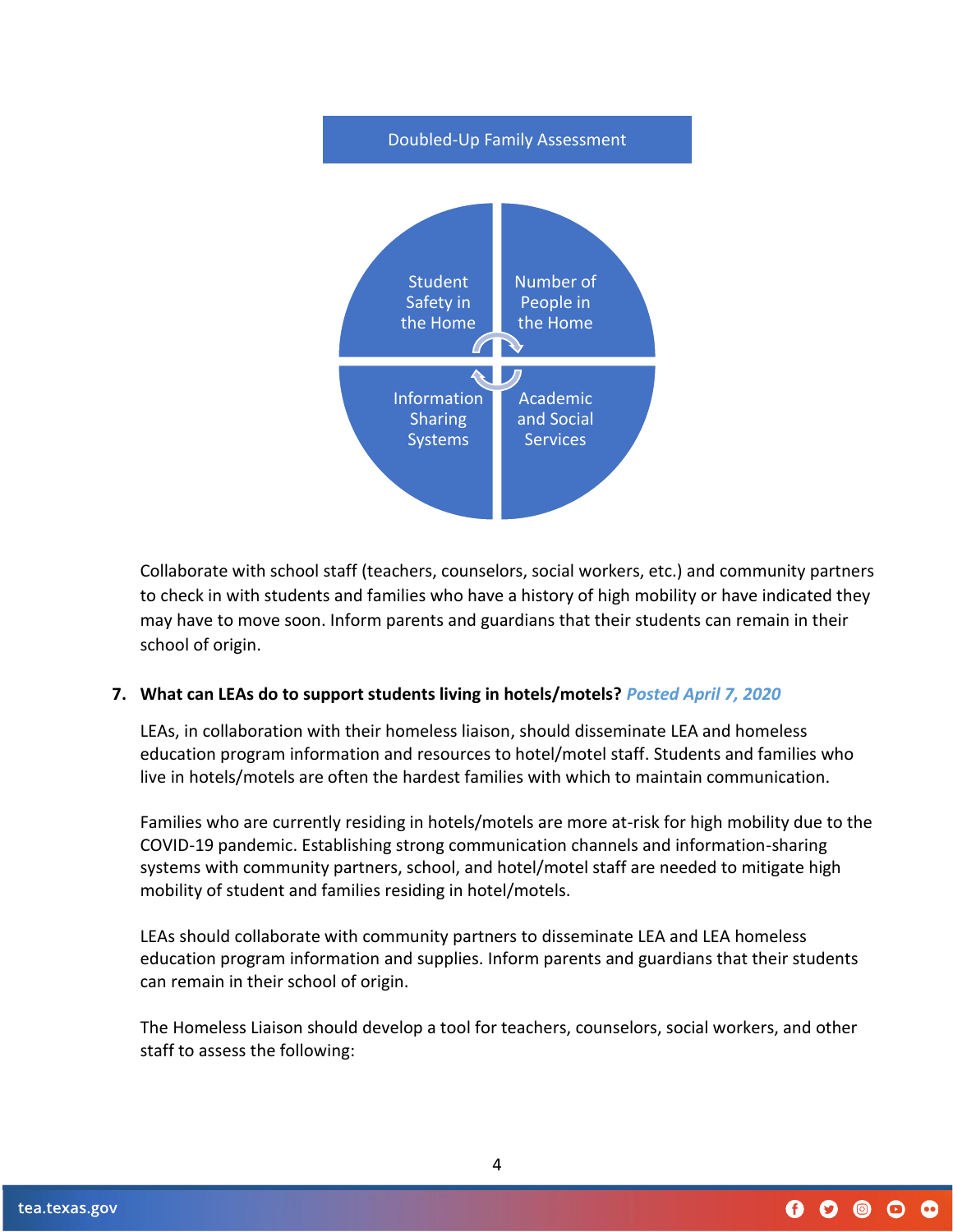

Information-sharing systems should be in place between LEA staff and homeless liaisons to communicate any at-home curriculum resources, supports, progress monitoring, challenges, and barriers specific to students living in hotels/motels.

## **8. May LEAs deny enrollment to students who are homeless while schools are transitioning to virtual instruction during the COVID-19 pandemic?** *Posted April 7, 2020*

Homeless students must be permitted to enroll as any other student and cannot be excluded from enrollment for lack of documentation. For more information on enrollment, please see the **Attendance & Enrollment FAQ** located on the [TEA Coronavirus webpage under Waivers, Finance](https://tea.texas.gov/texas-schools/health-safety-discipline/covid/covid-19-support-district-waivers-finance-grants) [& Grants.](https://tea.texas.gov/texas-schools/health-safety-discipline/covid/covid-19-support-district-waivers-finance-grants)

## **9. How can LEAs identify students who recently lost their housing since school closures occurred due to COVID-19?** *Posted April 7, 2020*

LEAs, in collaboration with their homeless liaison, should review current strategies in place to identify students experiencing homelessness. Consider the following when developing identification strategies and best practices during the COVID-19 pandemic.

#### Identification Strategies and Best Practices

Provide online McKinney-Vento training to teachers, counselors, social workers, and other staff to assist in the identification of students and families during COVID-19. Develop identification

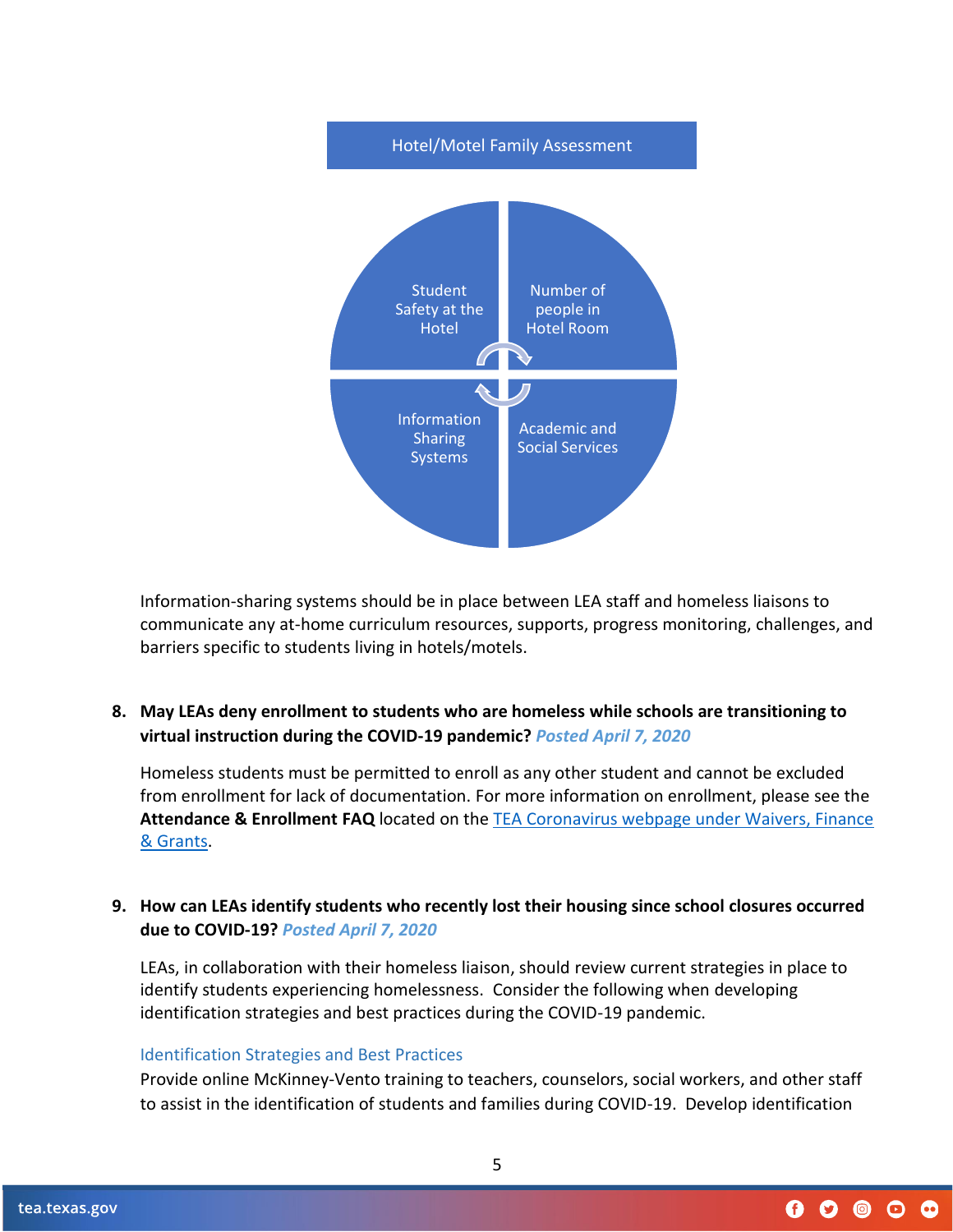tools that will provide teachers with increased awareness of indicators and to recognize risk factors of students experiencing homelessness. Teachers often have the most contact with students and parents.

Utilize LEA information-sharing systems to facilitate prompt identification and services for newly identified students and families. Provide shelter staff with Student Residency Questionnaires (SRQ)s, LEA homeless education program information, and resources to students and families. Collaborate with food pantries, local faith-based charities, and other community partners to disseminate homeless education program information.

The LEA's homeless education webpage should include homeless liaison contact information and program services. LEAs should also post the *New* TEHCY McKinney-Vento Posters on their webpage. Digital format can be accessed on the [TEHCY COVID-19 Resource](https://www.theotx.org/covid-19/) page.



School staff should notify their homeless liaisons if a student has moved outside of their attendance zone. Inform parents and guardians that their students can remain in their school of origin.

LEA-Created Example: Arlington ISD – [Families in Transition \(FIT\)](https://www.aisd.net/district/departments/academic-services/transformational-learning/social-and-emotional-learning/student-outreach-services/families-in-transition/) website includes a FIT staff directory by campus, local community resources, and student outreach services.

#### **10. Which community partners should LEAs collaborate with to support outreach efforts to students experiencing homelessness?** *Posted April 7, 2020*

LEAs should have their own information-sharing systems already in place to disseminate information and resources. LEAs should determine which community partners will participate and how they can support outreach efforts to students experiencing homelessness.

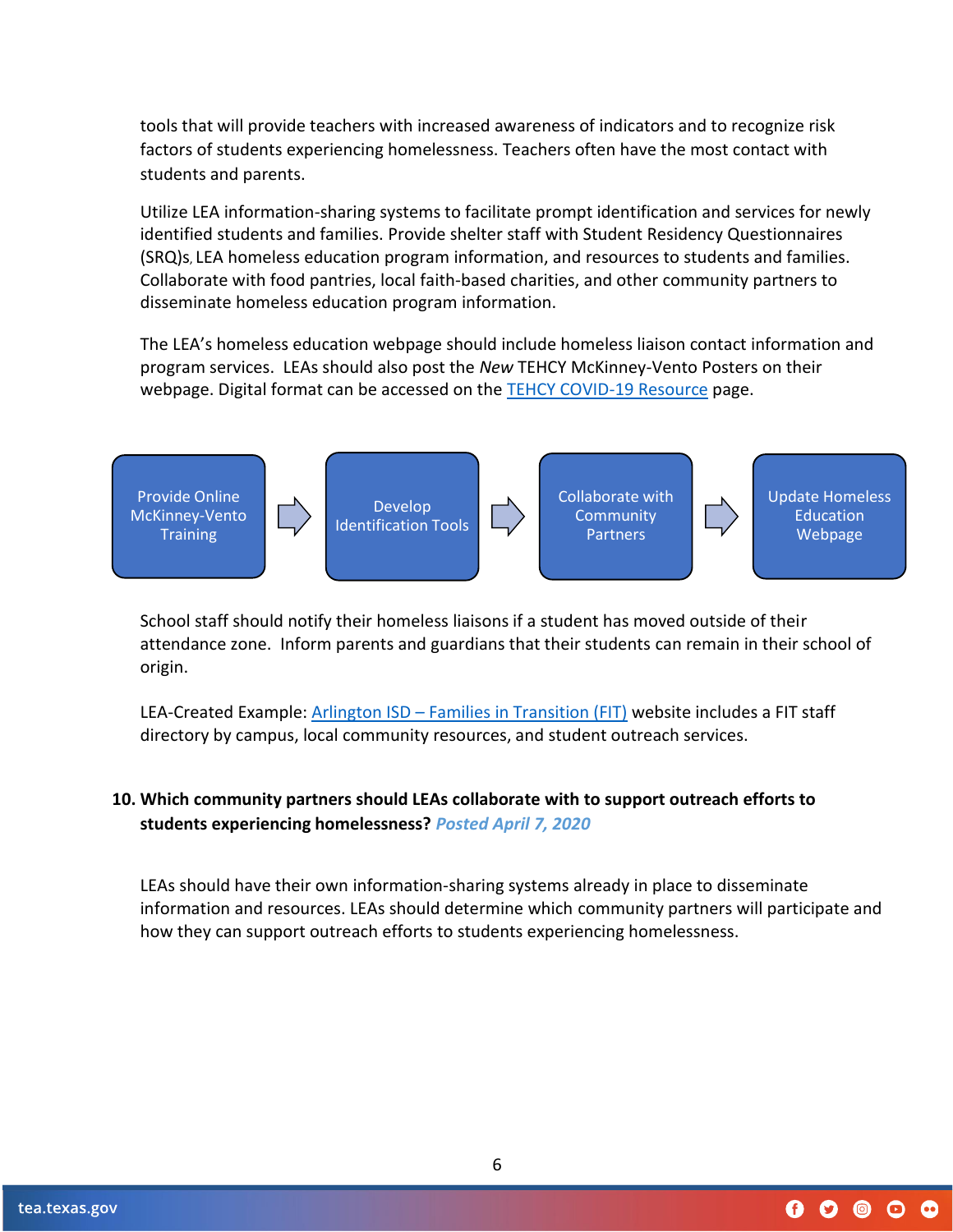

#### **11. How can LEAs communicate with students and families experiencing homelessness they have been unable to contact?** *Posted April 7, 2020*

LEAs, in collaboration with their homeless liaison, should review current information-sharing systems and strategies in place to communicate with student and families. Below are communication channels to utilize during the COVID-19 pandemic:

- The Homeless liaison should consider using LEA-approved social media channels (e.g. Facebook, Twitter, Instagram, etc.) and non-traditional methods of communication (e.g. LEA hotline, Google Voice, local newspapers, radio and television stations, etc.) to reach students and families.
- Collaborate with LEA staff (e.g. teachers, counselors, coaches, dropout prevention team, etc.) who have established supportive relationships with students and families.
- Collaborate with apartment complexes, motels/hotels, and shelters to post homeless education program information and resources.
- Collaborate with local food pantries, local faith-based groups, and other community partners to include LEA and homeless education program information and resources in their meal or grocery distributions.

7

# $0$   $0$   $0$   $0$   $0$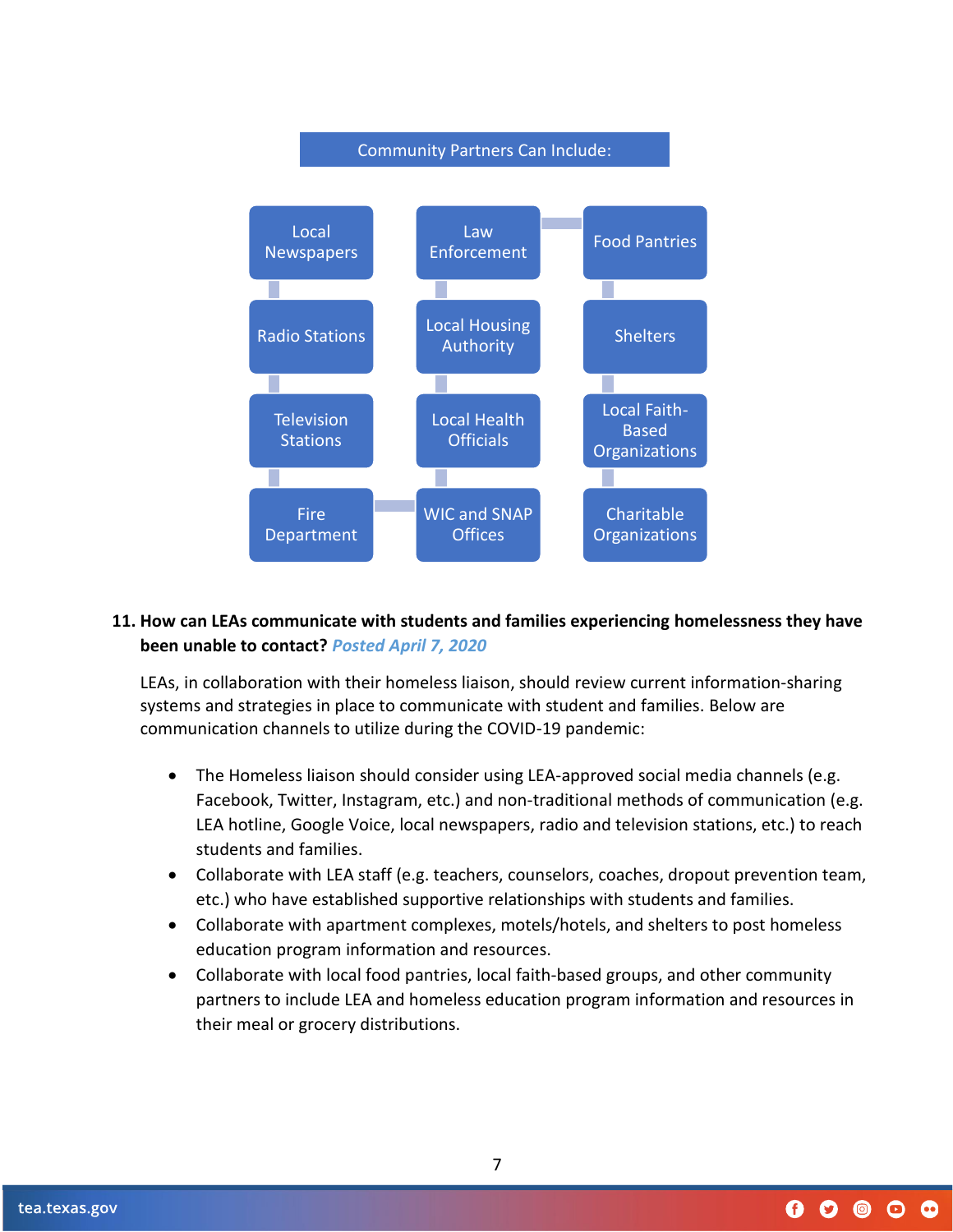## **12. Where can LEAs find additional resources to support students and families experiencing homelessness?** *Posted April 7, 2020*

The TEHCY Program has compiled a list of local, regional, state, and national resources to support students and families experiencing homelessness. The list can be accessed on the **TEHCY COVID-**[19 Resource](https://www.theotx.org/covid-19/) webpage.

## **13. Who can LEAs contact for guidance about COVID-19 situations that are impacting students experiencing homelessness?** *Posted April 7, 2020*

LEAs can directly contact TEA at [disasterinfo@tea.texas.gov.](mailto:disasterinfo@tea.texas.gov) In addition, LEAs can reach out to the Texas Education for Homeless Children and Youth (TEHCY) program staff with questions. Any TEHCY program specific questions or concerns can be sent to **HomelessEducation@tea.texas.gov**, or can contact the TEHCY Support Center at 1-800-446-3142. The TEHCY technical support team is available Monday through Friday, from 8:00 AM to 8:00 PM.

## **14. What should homeless liaisons and school staff consider while providing instructional continuity for students experiencing homelessness?** *Posted April 7, 2020*

LEAs are encouraged to work closely with school staff to assess the best medium for instructional continuity. LEAs, in collaboration with their local homeless liaison, should consider the following to ensure an equitable at-home curriculum and instruction model is developed for homeless students:

- Student's current living situation
- Student's unaccompanied youth status
- Student's access to at-home technology
- Low-tech options to complete coursework
- Access to other educational resources
- Identification and services for other special programs
- Tools for progress monitoring
- Tools and resources to mitigate high mobility
- Best form of communication with homeless students and families
- Staffing with unaccompanied youth to identify unique needs

Visit TEA's [COVID-19 webpage](https://tea.texas.gov/texas-schools/health-safety-discipline/coronavirus-covid-19-support-and-guidance) for important updates and [instructional continuity resources.](https://tea.texas.gov/texas-schools/health-safety-discipline/instructional-continuity-planning)

#### **15. Are there any additional resources available for LEAs and stakeholders to address the unique needs of students experiencing homelessness while schools are closed?** *Posted April 7, 2020*

Yes. Listed below are additional resources to that may be useful when working with your students and families*:*

• [Texas Education Agency COVID-19 Support and Guidance](https://tea.texas.gov/texas-schools/health-safety-discipline/coronavirus-covid-19-support-and-guidance)

 $0 0 0 0 0$ 

tea.texas.gov